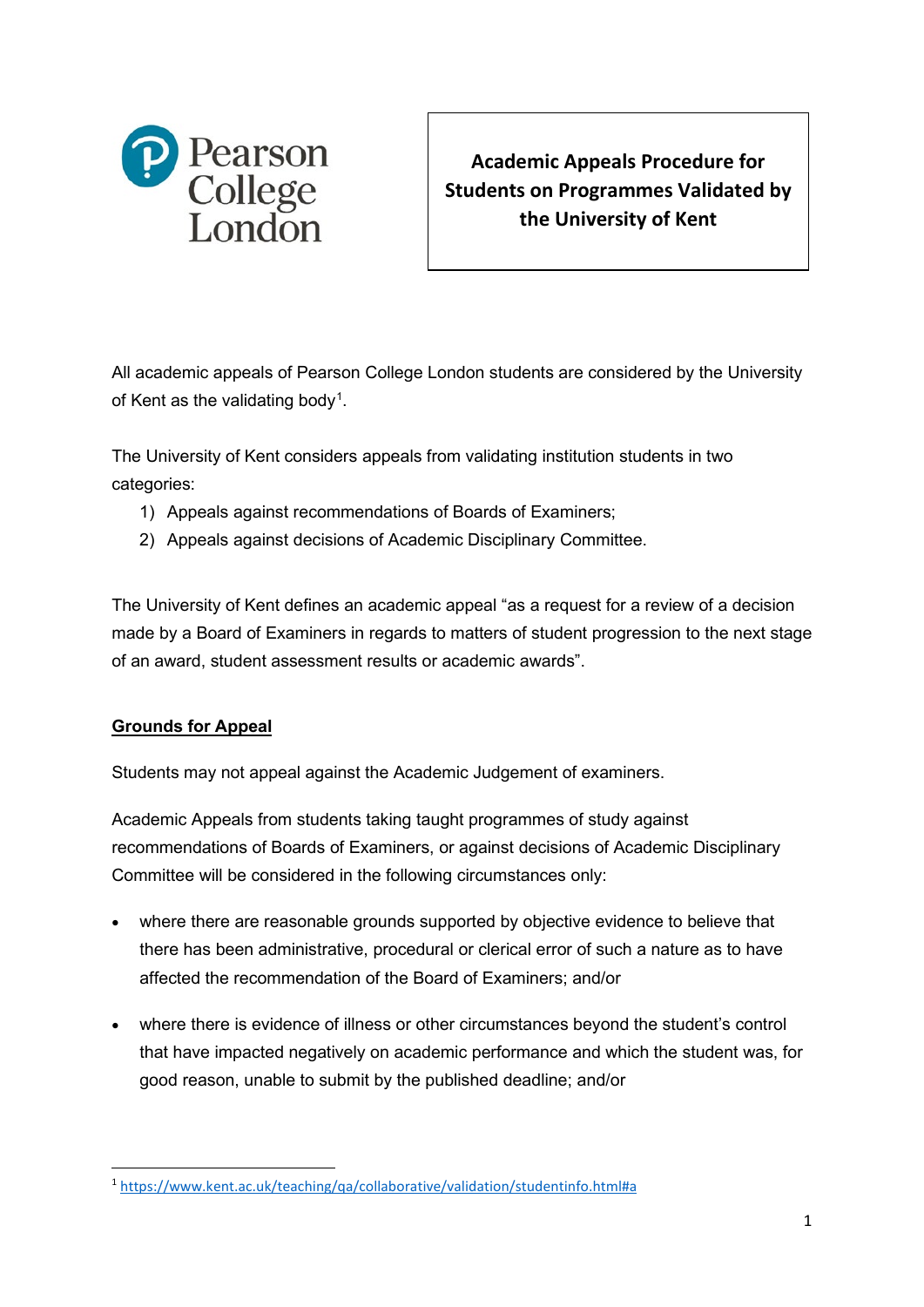• Where there is evidence of prejudice or bias or the perception of prejudice or bias against the student.

## Please note:

- Appeals that are based on extenuating circumstances which, without good reason, were not brought to the attention of the Board of Examiners through mitigation procedures at the appropriate time will not be considered.
- Where the outcome to an appeal sought by a student goes beyond what the University can reasonably provide or what is in its power to provide, the student will be so advised in writing as soon as possible.

## **Making an Appeal**

Before making such an appeal, students should consider Annex 13 of the University's Credit Framework which provides the full detail on the appeals processes at Kent [\(https://www.kent.ac.uk/teaching/qa/credit-framework/documents/cf2020-annex13](https://www.kent.ac.uk/teaching/qa/credit-framework/documents/cf2020-annex13-appeals.pdf) [appeals.pdf\)](https://www.kent.ac.uk/teaching/qa/credit-framework/documents/cf2020-annex13-appeals.pdf).

This provides further details on:

- What to consider before making an appeal;
- The process of making an appeal;
- What happens during the consideration of an appeal'

### **Procedure for Submitting an Appeal**

### *Early Informal Resolution*

Before submitting an appeal and entering into Stage One of the formal process, students should attempt early informal resolution directly with their School. Informal early resolution is beneficial as it can provide a more rapid resolution and avoid the need to enter the formal process. For more information on the early informal resolution, students should consider Section 3 of Annex 13 of the University's Credit Framework

[https://www.kent.ac.uk/teaching/qa/credit-framework/documents/cf2020-annex13](https://www.kent.ac.uk/teaching/qa/credit-framework/documents/cf2020-annex13-appeals.pdf) [appeals.pdf](https://www.kent.ac.uk/teaching/qa/credit-framework/documents/cf2020-annex13-appeals.pdf)

### *Formal Stage*

The formal procedure for submitting an appeal is a two-stage process: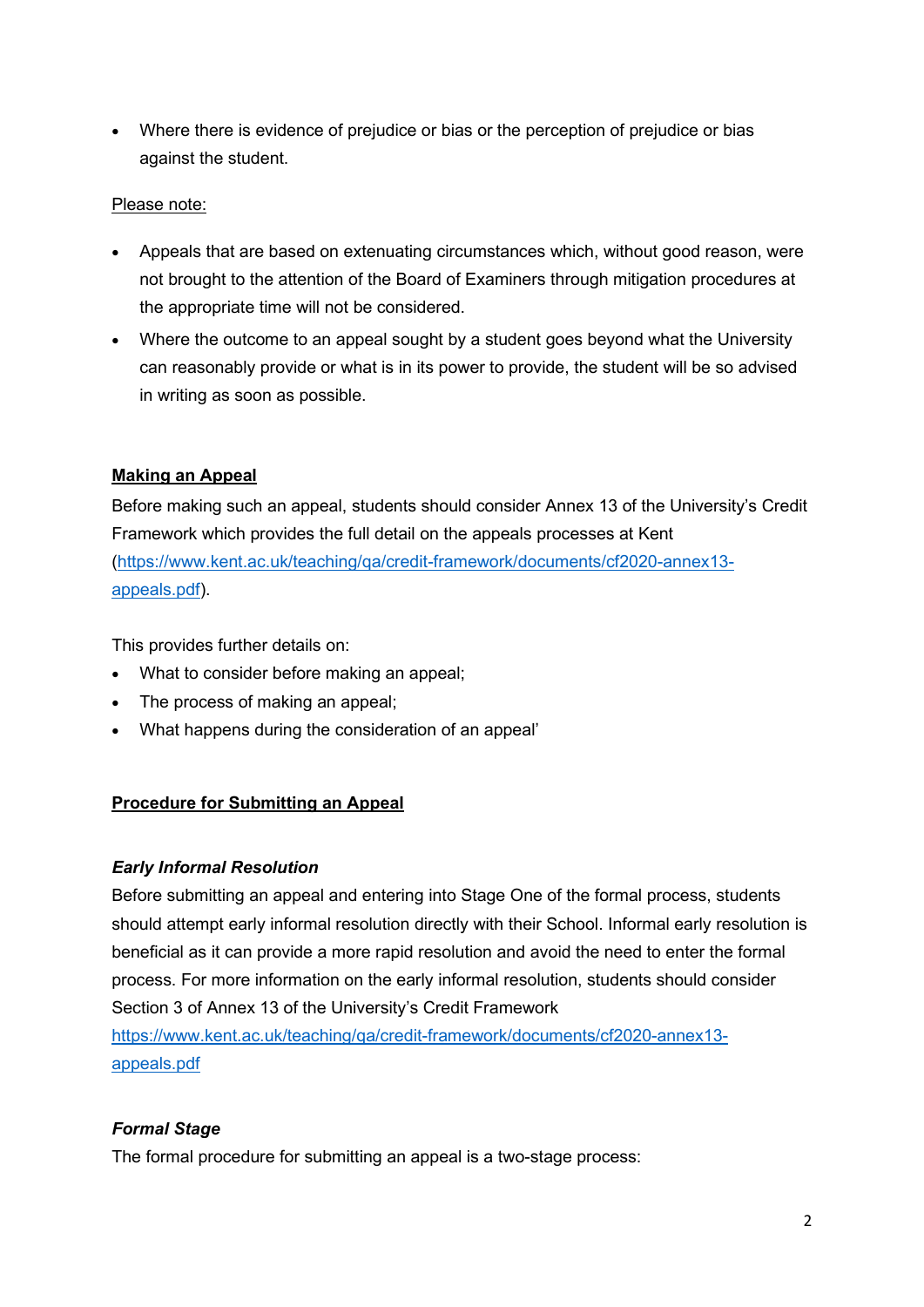- Stage One is the initial formal submission of an appeal by a student to the Quality Assurance and Compliance Office;
- Stage Two is a request by a student for the review of the Stage One outcome.

Formal appeals will be considered only if submitted in line with the technical conditions:

- by means of the online Appeal Form: https://www.kent.ac.uk/fso/appeals/mergedappeal.html ;
- explaining in full the grounds for the Academic Appeal and the remedial action sought from the Board of Examiners or the Academic Disciplinary Committee<sup>[2](#page-2-0)</sup>;
- with all necessary documentary evidence substantiating the grounds of the Academic Appeal;
- within 15 days from the date of the publication of assessment results.

On receipt of the appeal the University shall determine whether it meets the technical conditions to be considered as outlined above. If it does, the appeal will be submitted for consideration by an Appeals Case Manager in the Quality Assurance and Compliance Office. Once the appeal has been considered the student will be informed in writing of the outcome, and if unsuccessful, of any further right of appeal.

Stage Two of the formal appeals process consists of a formal review of the student's appeal outcome by an Academic Appeal Review Panel. It provides the student with an opportunity to request a review of the Appeals Case Managers' decision to dismiss the appeal during Stage One of the formal process. Requests should be submitted to the Quality Assurance and Compliance Office using the online form.

An Academic Appeals Review Panel is empowered to come to one of three outcomes:

• that all or part of the student's grounds for a review of the dismissal of their appeal should be upheld and the Stage One Appeal Case Managers directed to reconsider their decision in the light of the evidence provided to the Process Review Appeal Panel and its findings;

<span id="page-2-0"></span><sup>2</sup> Where the appeal is that evidence relating to illness or other circumstances beyond the student's control submitted under mitigation procedures within the prescriber time limit was not properly considered by the Board of Examiners, this will be treated as a procedural error.